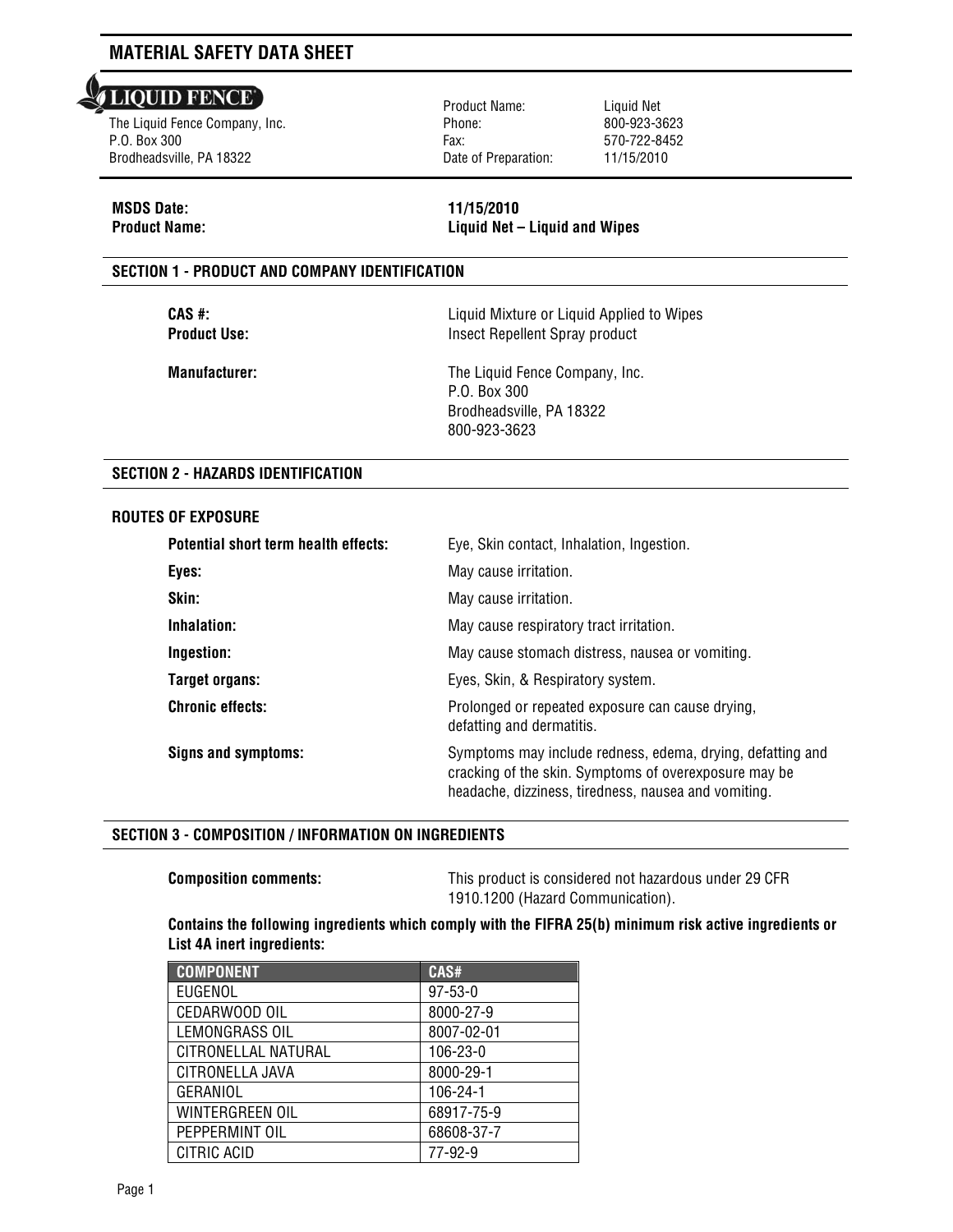# LIQUID FENCE'

 The Liquid Fence Company, Inc. P.O. Box 300 Brodheadsville, PA 18322

 Product Name: Phone: Fax: Date of Preparation:

Liquid Net 800-923-3623 570-722-8452 11/15/2010

| SODIUM LAURYL SULFATE | $151 - 21 - 3$ |
|-----------------------|----------------|
| <b>WATFR</b>          | 732-18-5       |

# **SECTION 4 - FIRST AID MEASURES**

| <b>Skin contact:</b>       | Flush with cool water. Wash with soap and water.<br>Obtain medical attention if irritation persists.                                                                                                                              |
|----------------------------|-----------------------------------------------------------------------------------------------------------------------------------------------------------------------------------------------------------------------------------|
| Inhalation:                | If symptoms develop move victim to fresh air. If symptoms<br>persist, obtain medical attention.                                                                                                                                   |
| Ingestion:                 | Do not induce vomiting. Never give anything by mouth if victim<br>is unconscious, or is convulsing. Obtain medical attention. If<br>vomiting occurs naturally, have victim lean forward to reduce<br>risk of aspiration.          |
| <b>Notes to physician:</b> | Symptoms may be delayed.                                                                                                                                                                                                          |
| General advice:            | If you feel unwell, seek medical advice (show the label where<br>possible). Ensure that medical personnel are aware of the<br>material(s) involved, and take precautions to protect<br>themselves. Keep out of reach of children. |

# **SECTION 5 - FIRE FIGHTING MEASURES**

| <b>Flammable properties:</b><br>SUITABLE EXTINGUISHING MEDIA | Not flammable by OSHA criteria.                                                                                                                                                                                                              |
|--------------------------------------------------------------|----------------------------------------------------------------------------------------------------------------------------------------------------------------------------------------------------------------------------------------------|
| <b>Extinguishing media:</b>                                  | Treat for surrounding material.                                                                                                                                                                                                              |
| Unsuitable extinguishing media:                              | Not available                                                                                                                                                                                                                                |
|                                                              |                                                                                                                                                                                                                                              |
| SPECIFIC HAZARDS ARISING FROM THE CHEMICAL                   |                                                                                                                                                                                                                                              |
| <b>Protection of firefighters:</b>                           | Not available                                                                                                                                                                                                                                |
| Protective equipment for firefighters:                       | Firefighters should wear full protective clothing including self<br>contained breathing apparatus.                                                                                                                                           |
| <b>Hazardous combustion products:</b>                        | None known.                                                                                                                                                                                                                                  |
| <b>SENSITIVITY TO MECHANICAL IMPACT</b>                      |                                                                                                                                                                                                                                              |
| <b>Explosion data:</b>                                       | Not available                                                                                                                                                                                                                                |
| <b>Sensitivity to static discharge:</b>                      | Not available                                                                                                                                                                                                                                |
| <b>Personal precautions:</b>                                 | Keep unnecessary personnel away. Do not touch or walk<br>through spilled material. Do not touch damaged containers or<br>spilled material unless wearing appropriate protective clothing.<br>Keep people away from and upwind of spill/leak. |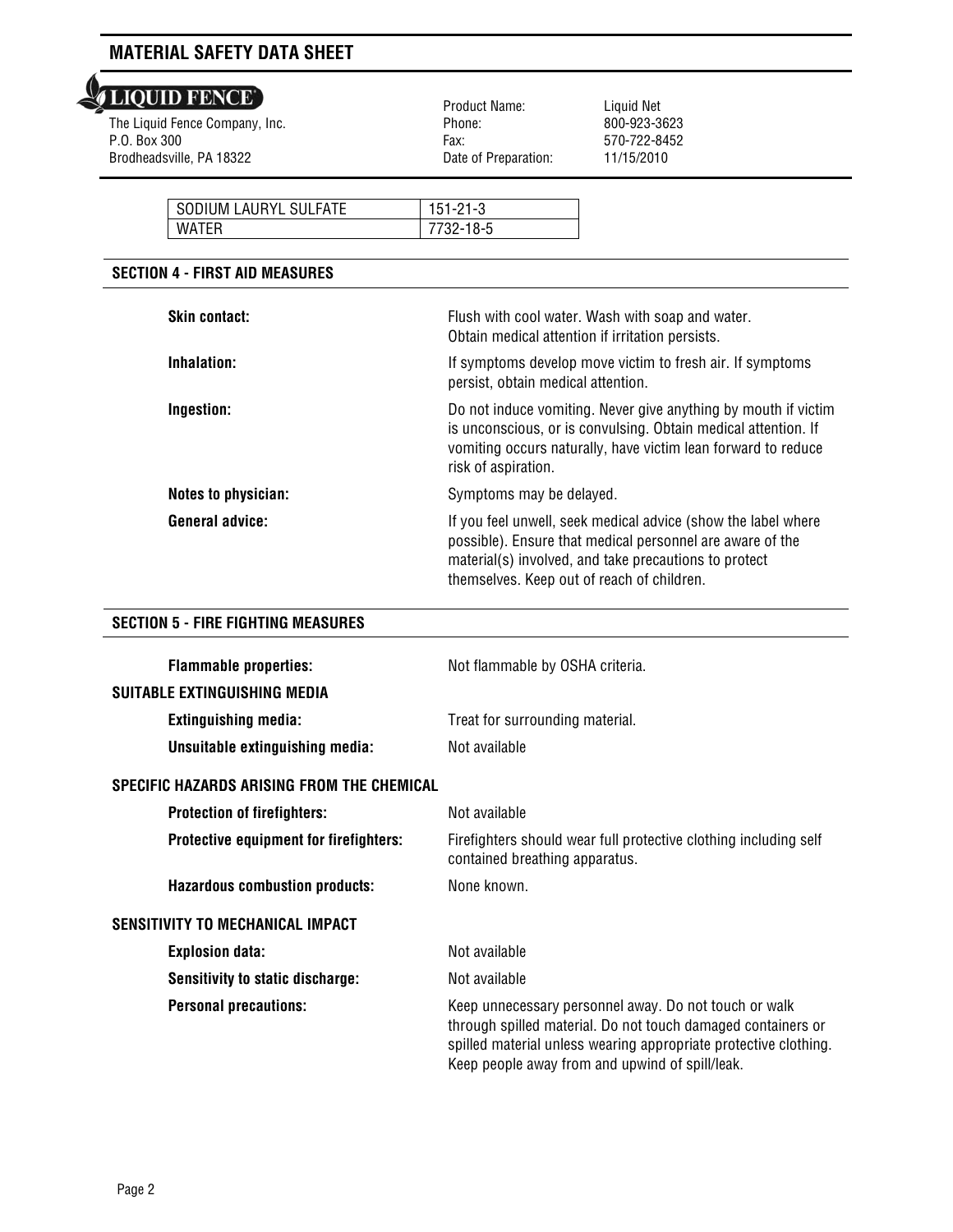**LIQUID FENCE** l

The Liquid Fence Company, Inc. P.O. Box 300 Brodheadsville, PA 18322

Product Name: Phone: Fax: Date of Preparation: Liquid Net 800-923-3623 570-722-8452 11/15/2010

# **SECTION 6 - ACCIDENTAL RELEASE MEASURES**

**Methods for containment:** Prevent entry into waterways, sewers, basements or

confined areas. **Methods for cleaning up:** Before attempting clean-up, refer to hazard data given above.

> Small spills may be absorbed, swept up and placed in suitable, covered, labeled containers. Prevent large spills from entering sewers or waterways. Contact emergency services and supplier for advice. Never return spills in original containers for re-use.

### **SECTION 7 - HANDLING AND STORAGE**

**Handling:** Use good industrial hygiene practices in handling this material.

General ventilation normally adequate.

**Storage: Keep out of reach of children. Store in a closed container away** from incompatible materials.

## **SECTION 8 - EXPOSURE CONTROLS / PERSONAL PROTECTION**

#### **EYE / FACE PROTECTION**

**Personal protective equipment:** During application, prevent entry into eyes. Wear safety glasses

|                                 | with side shields if using in large applications.                                                                                                                                 |
|---------------------------------|-----------------------------------------------------------------------------------------------------------------------------------------------------------------------------------|
| Hand protection:                | Wash hands after application.                                                                                                                                                     |
| Skin and body protection:       | As required by employer code.                                                                                                                                                     |
| <b>Respiratory protection:</b>  | Where exposure guideline levels may be exceeded, use an<br>approved NIOSH respirator.                                                                                             |
| General hygiene considerations: | Handle in accordance with good industrial hygiene and safety<br>practice. When using do not eat or drink. Wash hands before<br>breaks and immediately after handling the product. |

## **SECTION 9 - PHYSICAL & CHEMICAL PROPERTIES**

| Appearance:            | Opaque                       |
|------------------------|------------------------------|
| Color:                 | Opaque White to Opaque Beige |
| Form:                  | Liquid                       |
| Odor:                  | Sweet Pleasant Fragrance     |
| Odor threshold:        | Not available                |
| <b>Physical state:</b> | Liquid                       |
| pH:                    | 5.5 to 7.5                   |
| <b>Freezing point:</b> | Not available                |
| <b>Boiling point:</b>  | Not available                |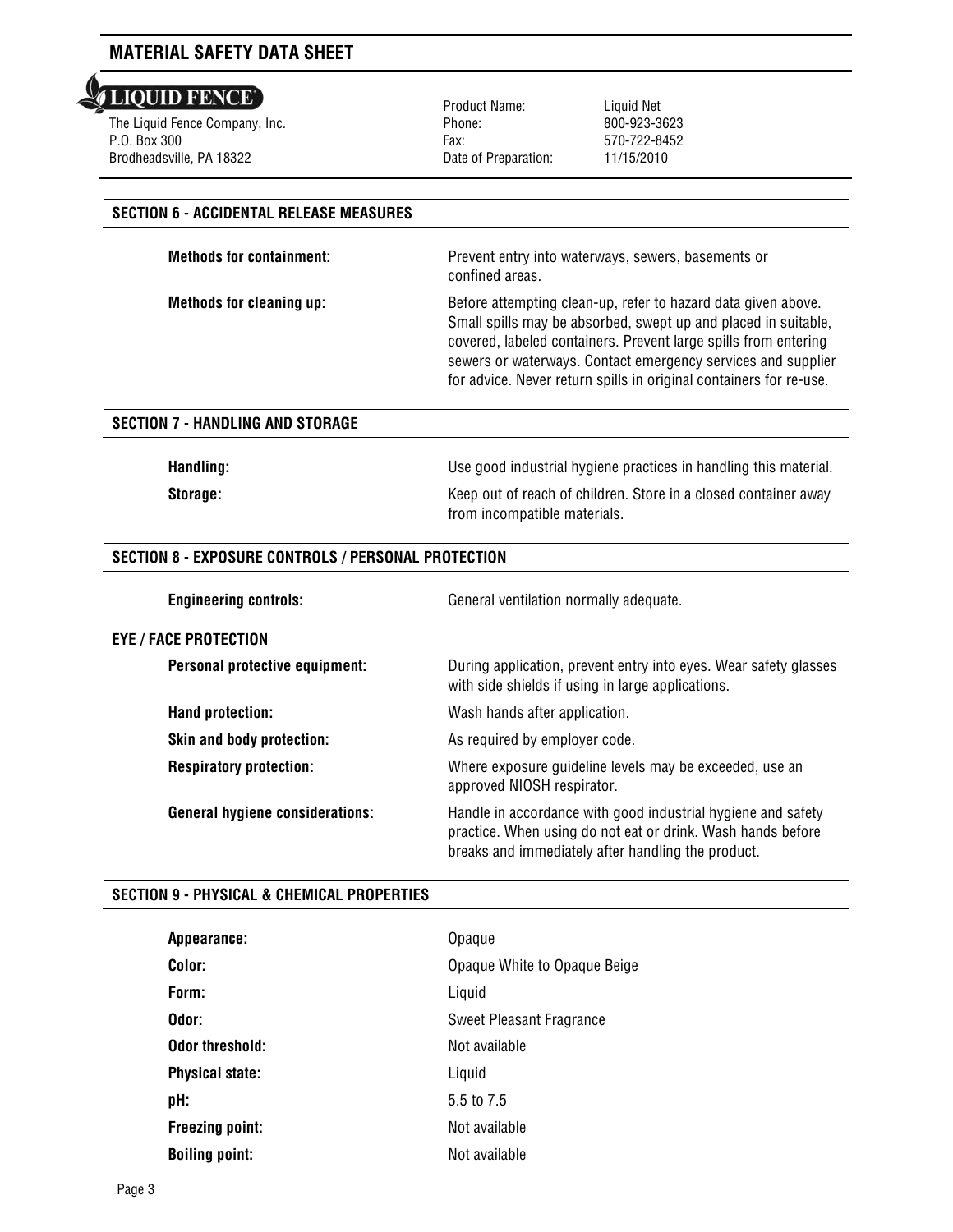| <b>LIQUID FENCE</b><br>The Liquid Fence Company, Inc.<br>P.O. Box 300<br>Brodheadsville, PA 18322 | Product Name:<br>Phone:<br>Fax:<br>Date of Preparation: | Liquid Net<br>800-923-3623<br>570-722-8452<br>11/15/2010 |  |
|---------------------------------------------------------------------------------------------------|---------------------------------------------------------|----------------------------------------------------------|--|
| <b>Flash point:</b>                                                                               | Not available                                           |                                                          |  |
| <b>Evaporation rate:</b>                                                                          | Not available                                           |                                                          |  |
| Flammability limits in air,<br>lower, % by volume:                                                | Not available                                           |                                                          |  |
| Flammability limits in air,<br>upper, % by volume:                                                | Not available                                           |                                                          |  |
| Vapor pressure:                                                                                   | Not available                                           |                                                          |  |
| <b>Vapor density:</b>                                                                             | Not available                                           |                                                          |  |
| Specific gravity:                                                                                 | Not available                                           |                                                          |  |
| Octanol/water coefficient:                                                                        | Not available                                           |                                                          |  |
| Auto-ignition temperature:                                                                        | Not available                                           |                                                          |  |
|                                                                                                   |                                                         |                                                          |  |

### **SECTION 10 - CHEMICAL STABILITY & REACTIVITY INFORMATION**

| <b>Chemical stability:</b>                 | Stable under recommended storage conditions. |
|--------------------------------------------|----------------------------------------------|
| <b>Conditions to avoid:</b>                | Do not mix with other chemicals.             |
| Incompatible materials:                    | Oxidizers.                                   |
| <b>Hazardous decomposition products:</b>   | None known.                                  |
| <b>Possibility of hazardous reactions:</b> | Hazardous polymerization does not occur.     |

#### **SECTION 11 - TOXICOLOGICAL INFORMATION**

#### **EFFECTS OF ACUTE EXPOSURE**

| Eye:                         | May cause irritation.                           |
|------------------------------|-------------------------------------------------|
| Skin:                        | May cause irritation.                           |
| Inhalation:                  | May cause respiratory tract irritation.         |
| Ingestion:                   | May cause stomach distress, nausea or vomiting. |
| Sensitization:               | Not available                                   |
| <b>Chronic effects:</b>      | Not available.                                  |
| Carcinogenicity:             | Not available.                                  |
| <b>Mutagenicity:</b>         | Not available                                   |
| <b>Reproductive effects:</b> | Not available.                                  |
| Teratogenicity:              | Not available                                   |
| Ecotoxicity:                 | Not available                                   |

#### **SECTION 12 - ECOLOGICAL INFORMATION**

| <b>Environmental effects:</b> | Not available |
|-------------------------------|---------------|
| <b>Aquatic toxicity:</b>      | Not available |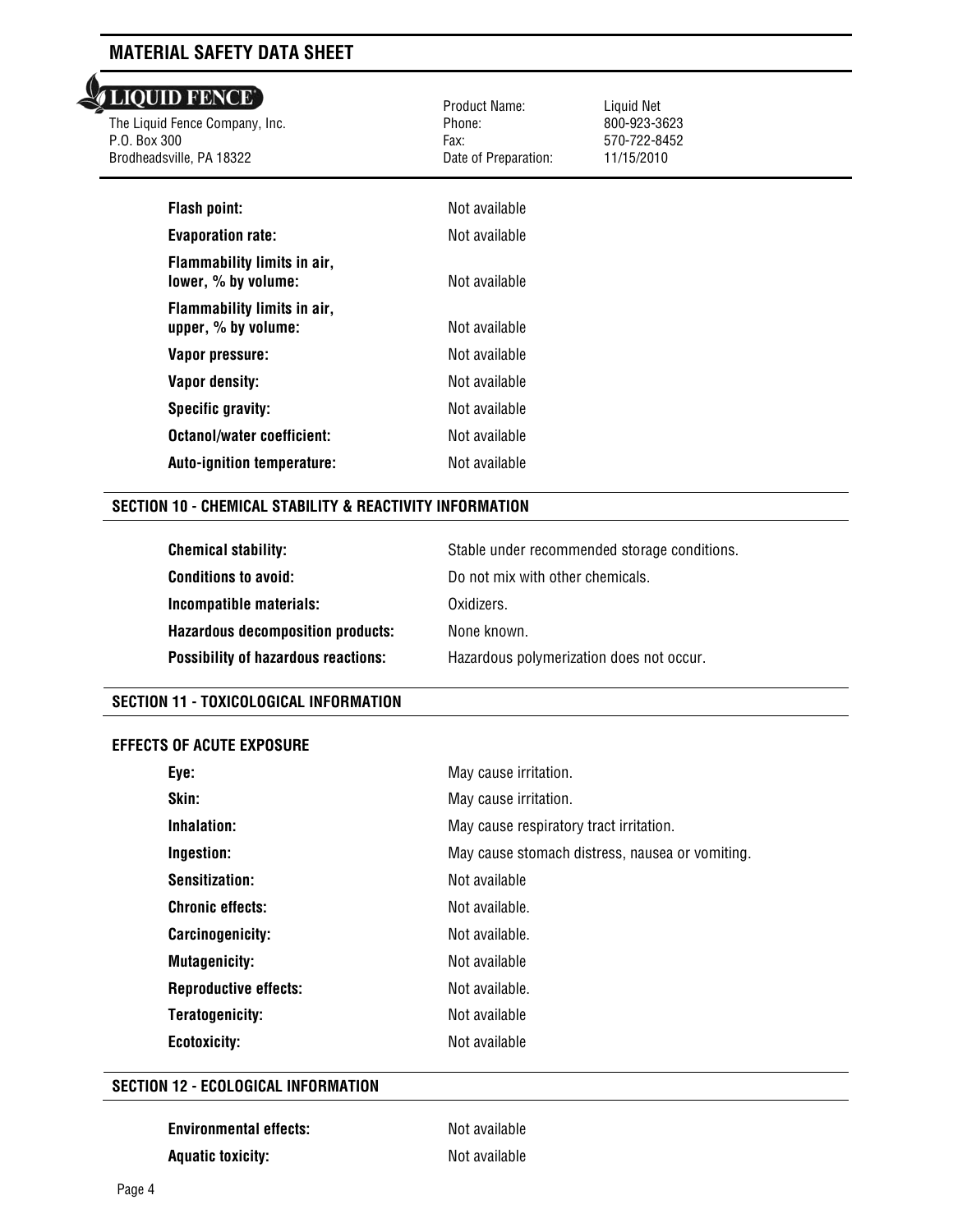# LIQUID FENCE'

l The Liquid Fence Company, Inc. P.O. Box 300 Brodheadsville, PA 18322

| Persistence / degradability:            |  |
|-----------------------------------------|--|
| Bioaccumulation / accumulation:         |  |
| <b>Partition coefficient:</b>           |  |
| <b>Mobility in environmental media:</b> |  |
| <b>Chemical fate information:</b>       |  |

# **SECTION 13 - DISPOSAL CONSIDERATIONS**

| Waste codes:                           | Not available                                          |
|----------------------------------------|--------------------------------------------------------|
| <b>Disposal instructions:</b>          | Dispose in accordance with all applicable regulations. |
| Waste from residues / unused products: | Not available                                          |
| <b>Contaminated packaging:</b>         | Not available                                          |

 Product Name: Phone: Fax:

Date of Preparation:

**Not available Not available Not available Not available Not available**  Liquid Net 800-923-3623 570-722-8452 11/15/2010

## **SECTION 14 - TRANSPORTATION INFORMATION**

| <b>U.S. Department of Transportation (DOT):</b> Not regulated as dangerous goods. |                                                                                                                                                                                                 |
|-----------------------------------------------------------------------------------|-------------------------------------------------------------------------------------------------------------------------------------------------------------------------------------------------|
| <b>US Federal regulations:</b>                                                    | This product is not known to be a "Hazardous Chemical" as<br>defined by the OSHA Hazard Communication Standard, 29 CFR<br>1910.1200. All components are on the U.S. EPA TSCA<br>Inventory List. |

## **SECTION 15 - REGULATORY INFORMATION**

| 29 CFR 1910.1200 hazardous chemical<br><b>Occupational Safety and Health</b>   |                                                                                                |  |
|--------------------------------------------------------------------------------|------------------------------------------------------------------------------------------------|--|
| <b>Administration (OSHA):</b>                                                  | No.                                                                                            |  |
| <b>CERCLA (Superfund) reportable quantity:</b>                                 | Not Available                                                                                  |  |
| Hazard categories Superfund Amendments and Reauthorization Act of 1986 (SARA): |                                                                                                |  |
| Immediate Hazard                                                               | No.                                                                                            |  |
| Delayed Hazard                                                                 | No.                                                                                            |  |
| Fire Hazard                                                                    | No.                                                                                            |  |
| Pressure Hazard                                                                | No                                                                                             |  |
| Reactivity Hazard                                                              | No.                                                                                            |  |
| <b>Section 302 extremely hazardous</b>                                         |                                                                                                |  |
| Substance:                                                                     | No.                                                                                            |  |
| Section 311 hazardous chemical:                                                | No                                                                                             |  |
| <b>Clean Air Act (CAA):</b>                                                    | Not available                                                                                  |  |
| <b>Clean Water Act (CWA):</b>                                                  | Not available                                                                                  |  |
| <b>State regulations:</b>                                                      | WARNING: This product contains a chemical known to the<br>State of California to cause cancer. |  |